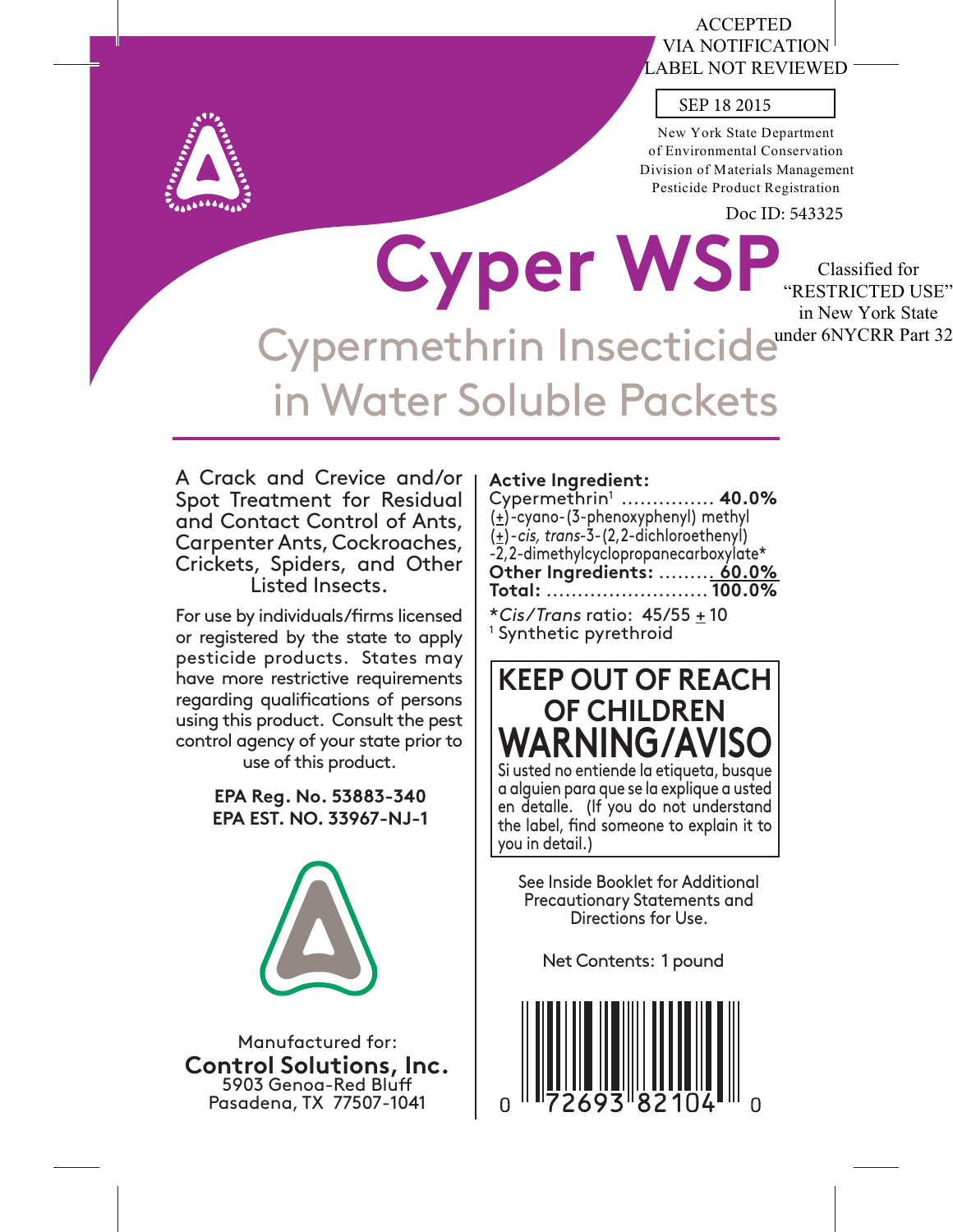| <b>FIRST AID</b>                                                                                                                                                                                                                                                                                                                                                                                                                         |                                                                                                                                                                                                                                                                                                    |  |  |
|------------------------------------------------------------------------------------------------------------------------------------------------------------------------------------------------------------------------------------------------------------------------------------------------------------------------------------------------------------------------------------------------------------------------------------------|----------------------------------------------------------------------------------------------------------------------------------------------------------------------------------------------------------------------------------------------------------------------------------------------------|--|--|
| If in Eyes:                                                                                                                                                                                                                                                                                                                                                                                                                              | . Hold eye open and rinse slowly and gently with water for<br>15-20 minutes.<br>Remove contact lenses, if present, after the first 5 minutes,<br>then continue rinsing.<br>• Call a poison control center or doctor for treatment advice.                                                          |  |  |
| If on Skin or<br>Clothing:                                                                                                                                                                                                                                                                                                                                                                                                               | • Take off contaminated clothing.<br>• Rinse skin with plenty of soap and water for 15-20 minutes.<br>. Call a poison control center or doctor for treatment advice.                                                                                                                               |  |  |
| <b>If</b><br>Swallowed:                                                                                                                                                                                                                                                                                                                                                                                                                  | . Call a poison control center or doctor immediately for<br>treatment advice.<br>• Have a person sip a glass of water if able to swallow.<br>• Do not induce vomiting unless told to do so by the poison<br>control center or doctor.<br>• Do not give anything by mouth to an unconscious person. |  |  |
| If Inhaled:                                                                                                                                                                                                                                                                                                                                                                                                                              | • Move person to fresh air.<br>• If person is not breathing, call 911 or an ambulance, then<br>give artificial respiration, preferably by mouth-to-mouth,<br>if possible.<br>Call a poison control center for further treatment advice.                                                            |  |  |
| <b>HOT LINE NUMBER</b>                                                                                                                                                                                                                                                                                                                                                                                                                   |                                                                                                                                                                                                                                                                                                    |  |  |
| Have the product container or label with you when calling a poison<br>control center or doctor, or going for treatment. For information on<br>this product, contact the National Pesticide Information Center, 1-800-<br>858-7378, Monday-Friday, 7:30 AM-3:30 PM PST. You may also contact<br>the National Poison Control Center, 1-800-222-1222, day or night, for<br>emergency medical treatment information [or SafetyCall® at (866) |                                                                                                                                                                                                                                                                                                    |  |  |

**PRECAUTIONARY STATEMENTS HAZARDS TO HUMANS AND DOMESTIC ANIMALS WARNING/AVISO** 

897-8050]. FOR CHEMICAL EMERGENCY: Spill, leak, fire, exposure, or

Causes substantial but temporary eye injury. Harmful if swallowed, inhaled or absorbed through the skin. Avoid contact with skin. Wear protective eyewear (goggles, face shield, or safety glasses). Do not get in eyes or on clothing. Prolonged or frequently repeated skin contact may cause allergic reactions in some individuals. Wash thoroughly with soap and water after handling. Remove contaminated clothing and wash before reuse.

# **Personal Protective Equipment (PPE)**

accident call CHEMTREC 1-800-424-9300.

Some materials that are chemical-resistant to this product are barrier Iaminate, nitrile rubber > 14 mils neoprene rubber > 14 mils and Viton® > 14 mils. If you want more options follow the instructions for category E on an EPA chemical-resistance category selection chart.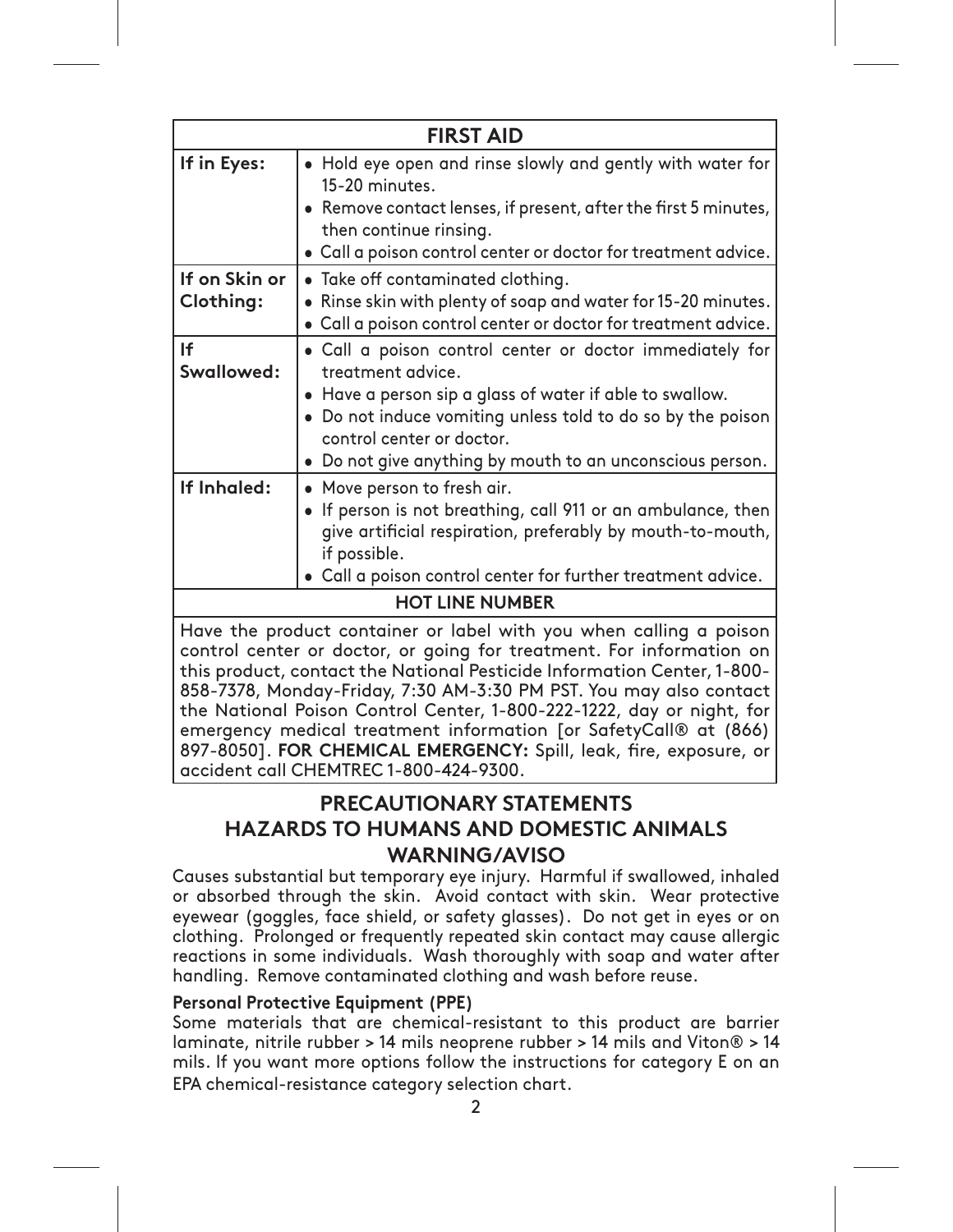# Mixers, loaders, applicators, and other handlers must wear:

- Long-sleeved shirt and long pants
- Shoes plus socks
- Chemical-resistant gloves for mixers, loaders, and applicators using handheld equipment

See Engineering Controls for additional requirements.

Follow manufacturer's instructions for cleaning/maintaining PPE. If no such instructions for washables exist, use detergent and hot water. Keep and wash PPE separately from other laundry.

# **Engineering Controls**

# Mixers and loaders using water-soluble packets must:

- Wear the personal protective equipment required in the PPE section of this labeling for mixers and loaders and
- . Be provided and must have immediately available for use in an emergency such as a broken package spill or equipment breakdown a NIOSH-approved respirator with a dust/mist filter with MSHA/ NIOSH approval number prefix TC21C or any N, R, P, or HE filter.

# **User Safety Recommendations**

- · Users should wash hands before eating, drinking, chewing gum, using tobacco or using the toilet.
- · Users should remove clothing/PPE immediately if pesticide gets inside. Then wash thoroughly and put on clean clothing.
- Users should remove PPE immediately after handling this product. As soon as possible, wash thoroughly and change into clean clothing.

# **ENVIRONMENTAL HAZARDS**

This product is extremely toxic to fish and aquatic invertebrates. To protect the environment, do not allow pesticide to enter or run off into storm drains, drainage ditches, gutters, or surface waters. Applying this product in calm weather when rain is not predicted for the next 24 hours will help to ensure that wind or rain does not blow or wash pesticide off the treatment area. Rinsing application equipment over the treated area will help avoid runoff to water bodies or drainage systems.

This product is highly toxic to bees exposed to direct treatment on blooming crops or weeds. Do not apply this product or allow it to drift to blooming crops or weeds while bees are actively visiting the treatment area.

# **PHYSICAL AND CHEMICAL HAZARDS**

This product is a combustible powder and is incompatible with oxidizing agents. This product can ignite, burn, and form explosive mixtures with air if not handled correctly.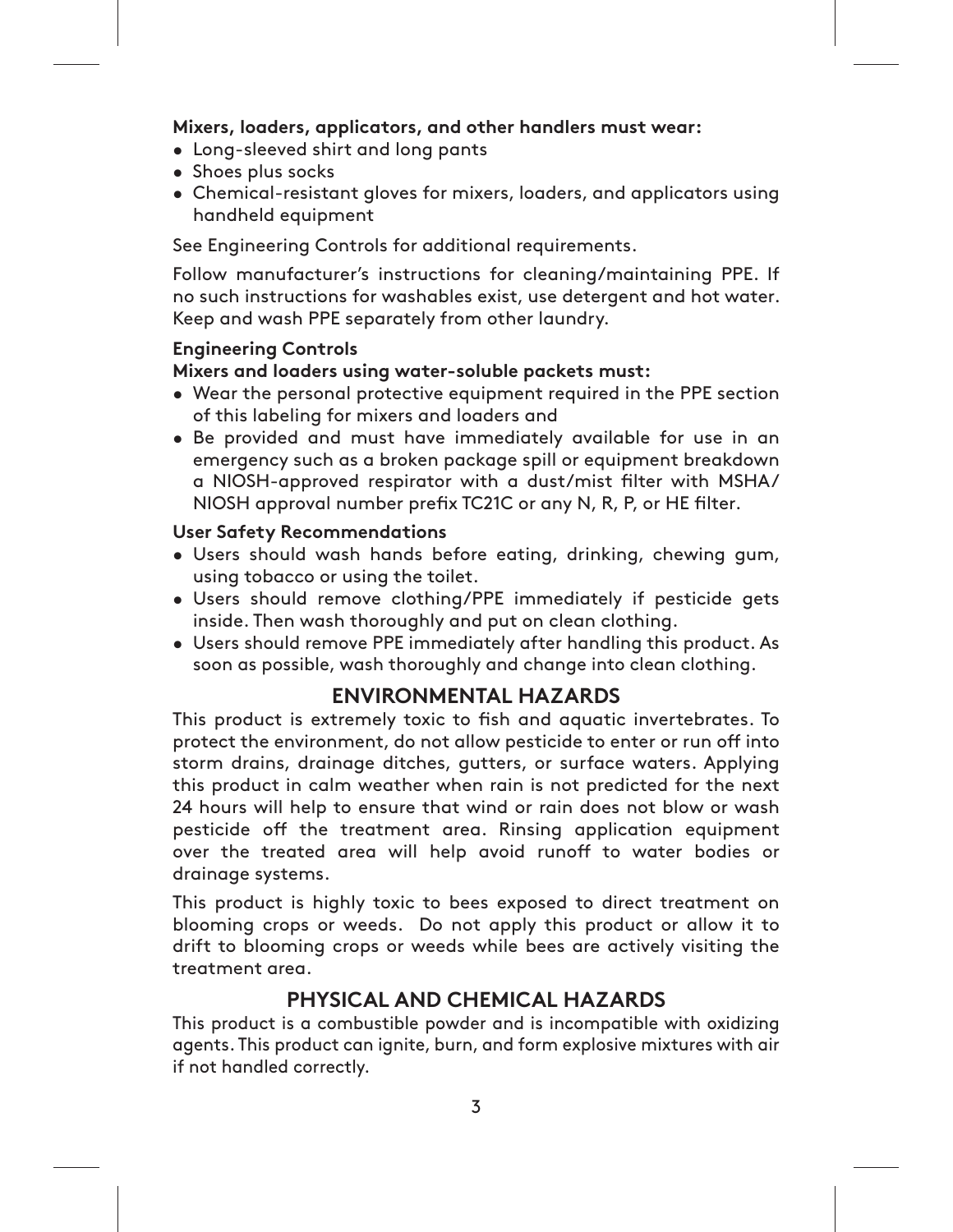# **DIRECTIONS FOR USE**

It is a violation of Federal law to use this product in a manner inconsistent with its labeling.

Do not apply this product in a way that will contact any person or pet, either directly or through drift. Keep people and pets out of the area during application. Exit area immediately and remain outside the treated area until sprays have dried.

IMPORTANT: Not for use on plants being grown for sale or other commercial use, or for commercial seed production, or for research purposes. For use on plants intended for aesthetic purposes or climatic modification and being grown in interior plantscapes, ornamental gardens or parks, or on lawns or grounds.

For best results, thoroughly wash out sprayer and screen with water and detergent before using Cyper WSP.

# **INDOOR USE RESTRICTIONS**

- Do not use water-based sprays in or on conduits, motor housings, junction boxes, or other electrical equipment because of possible shock hazard.
- During any indoor surface application, do not allow dripping or runoff to occur. During any application to ceilings of a structure, cover surface below with plastic shielding or similar material.
- Do not apply this product in any room being used as a living, eating, or recovery area by patients, the elderly, or the infirm when they are in the room.
- Do not apply to classrooms when in use.
- . Do not apply to areas of institutions (including libraries sports facilities, etc) when occupants are present in the immediate treatment area.
- Do not use as a space spray. Use only in well-ventilated areas.
- Do not use concentrate or emulsion in fogging equipment.
- Do not use in food areas of food-handling establishments, which includes areas for receiving, serving, storage (dry, cold, frozen raw), packaging (canning, bottling, wrapping, boxing), preparing (cleaning, slicing, cooking, grinding), edible waste storage, enclosed processing systems (mills, dairies, edible oils, syrups). In the home, all food-processing surfaces and utensils should be covered during treatment or thoroughly washed before use. Exposed food should be covered or removed.
- Do not use in warehouses while raw agricultural commodities for food or feed and/or raw or cured tobacco are being stored. Do not use in greenhouses where crops for food or feed are grown.

# **Pet Restrictions**

. Do not apply to pets. Remove birds and other pets before application. Cover any water inhabited by fish (such as aquariums and ornamental fish ponds) during treatment and turn aquarium systems off.  $\overline{\mathbf{A}}$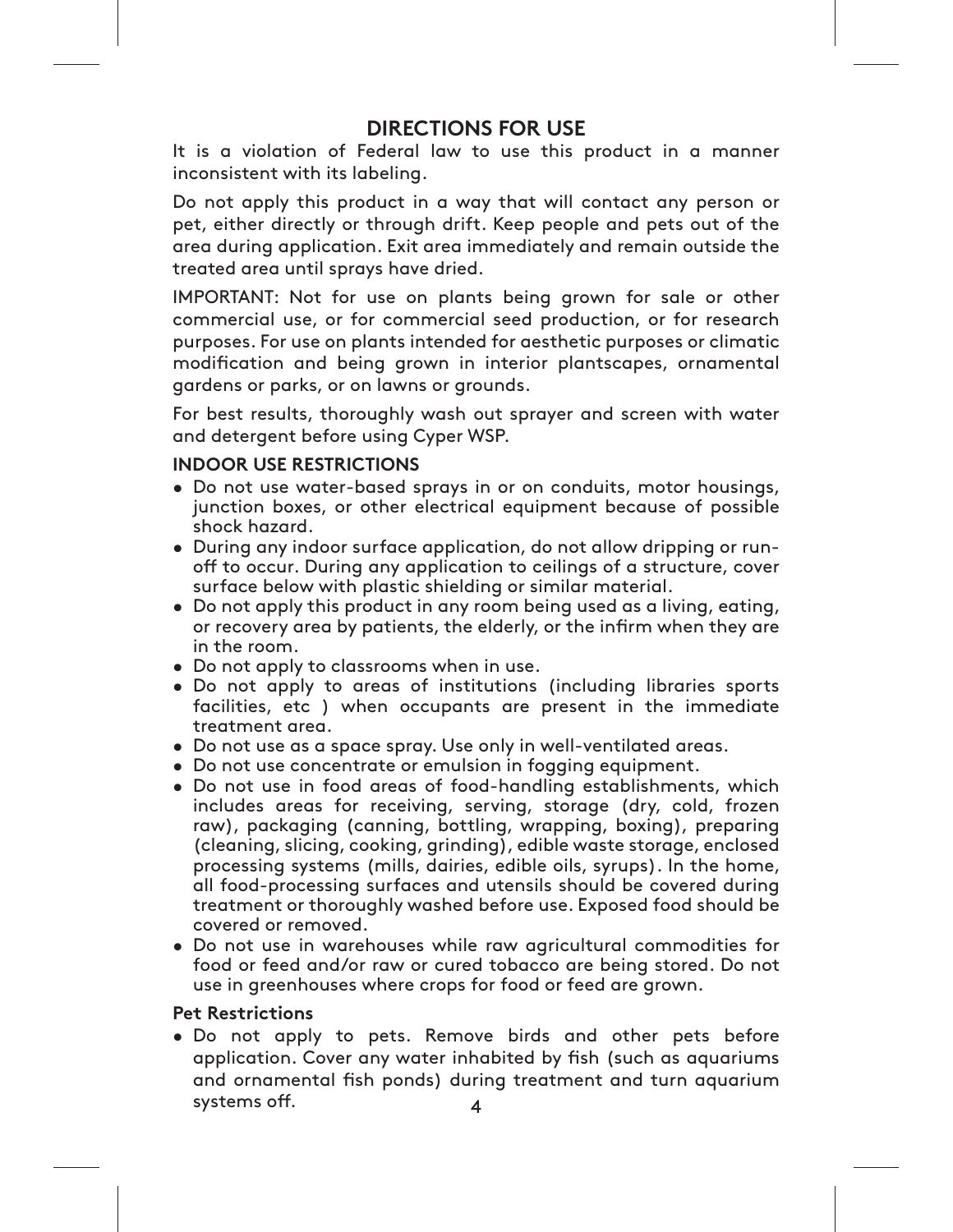# **OUTDOOR USE RESTRICTIONS**

- All outdoor applications must be limited to spot or crack-and-crevice treatments only, except for the following permitted uses.
- 1. Treatment to soil or vegetation around structures,
- 2. Applications to lawns, turf, and other vegetation
- 3. Applications to building foundations up to a maximum height of 3 feet.
- All outdoor applications to impervious surfaces such as sidewalks, driveways, patios porches, and structural surfaces (such as windows, doors, and eaves) are limited to spot treatments or crackand-crevice applications only.
- Do not apply directly to sewers or drains, or to any area like a gutter where drainage to sewers, storm drains, water bodies, or aquatic habitat can occur.

# **Applications around Swimming Pools**

- Do not apply directly to swimming pools or swimming pool systems.
- . This product may be applied as a broadcast treatment to lawns and other vegetated areas around swimming pools, or as a spot treatment or crack-and-crevice treatment to impermeable surfaces (such as tiled walkways) around pools.

# **Application in and on Boats**

- . Do not apply to boat surfaces which contact water. Broadcast applications to exterior surfaces of boats are prohibited Spot treatments may be made to exterior surfaces that do not contact water.
- Use inside boats, ships, and other vessels is permitted. Do not allow product to drain or wash off into water bodies or other aquatic habitat.

# Applications near or around Aircraft

• Do not apply to aircraft cabins.

# **USE INFORMATION**

For use as a general surface, crack-and-crevice and/or spot treatment for residual and contact pest control in, on, and around buildings and structures and their immediate surroundings and on modes of transport. Permitted areas of use in nonfood/nonfeed areas include, but are not limited to, aircraft (cargo and non-cabin areas only), apartment buildings, boiler rooms, buses, closets, correctional facilities, decks, entries, factories fencing, floor drains (that lead to sewers), food granaries, food grain mills, food manufacturing, processing and serving establishments, furniture, garages, garbage rooms, greenhouses (noncommercial), hospitals (non-patient areas), hotels and motels, houses, industrial buildings, laboratories, landscape vegetation, locker rooms, machine rooms, mausoleums, mobile homes, mop closets, mulch, nursing homes, offices, patios, pet kennels, porches, railcars, restaurants, storage rooms, schools, sewers (dry), stores, trailers, trees, trucks, utility passages, vessels, vestibules, warehouses, wineries and yards.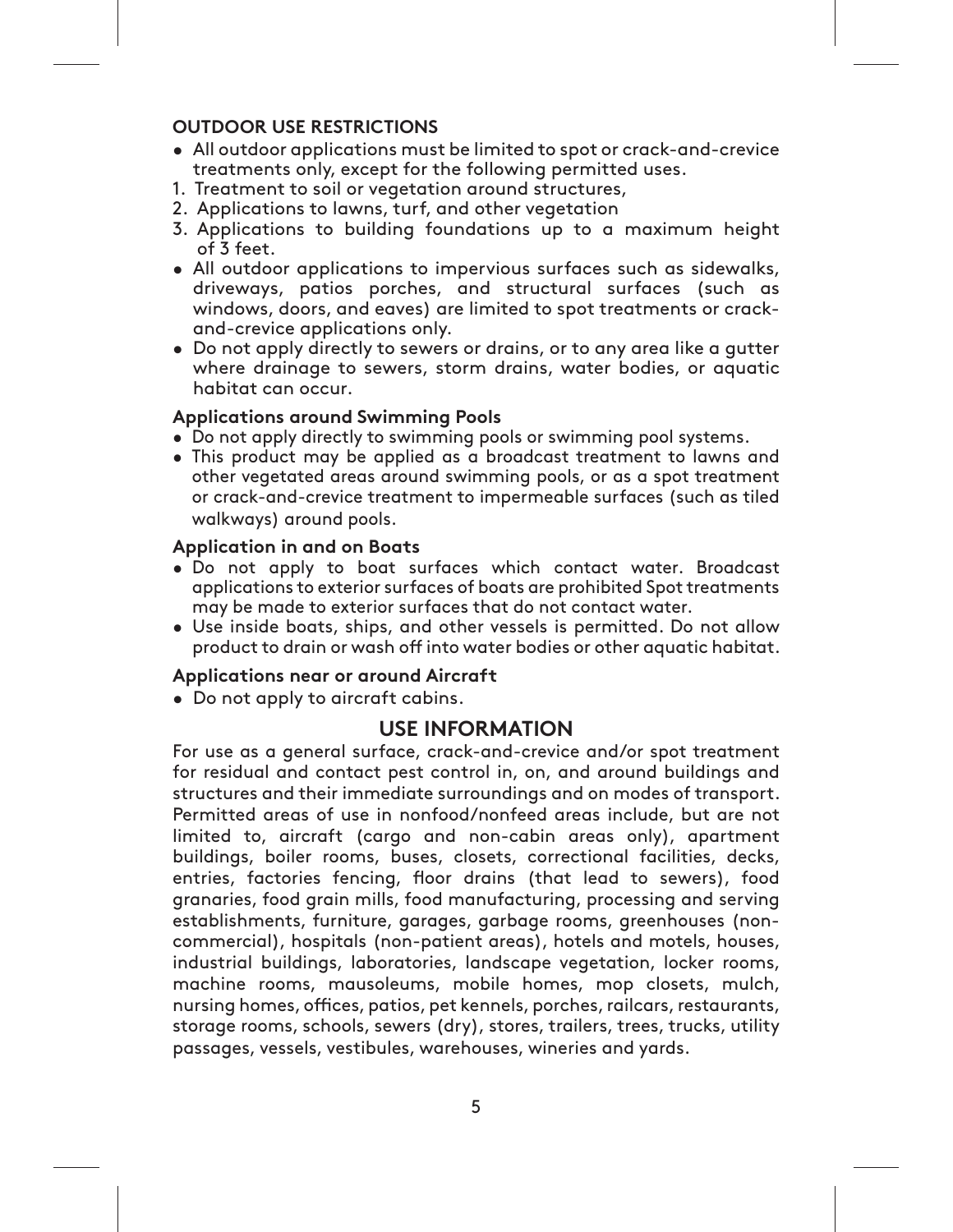# **Food-Handling Establishments (For Use In Non-Food Areas Only):**

Cyper WSP may be used as a general spot or crack and crevice treatment in nonfood areas of food handling establishments. Examples of nonfood areas include garbage rooms, lavatories, floor drains (to sewers), entries and vestibules, offices, locker rooms, machine rooms, boiler rooms, garages, mop closets, and storage (after canning or bottling).

# **Residential Food Areas**

In the home, all food processing surfaces and utensils should be covered during treatment or thoroughly washed before use. Exposed food should be covered or removed.

# **Application Equipment Preparation**

For best results thoroughly wash out sprayer and screens with water and detergent before using Cyper WSP. To avoid sprayer clogging, do not use strainers or screens finer than 50 mesh size.

# **Mixing Procedures**

Each foil envelope of Cyper WSP contains water-soluble packets of Cyper wettable powder. The foil envelope must be opened for use.

Because water-soluble packets readily dissolve in the presence of moisture, do not allow them to get wet before adding to the applicator tank. Wear dry gloves when handling the water-soluble packets. Handle with care because excessive handling may cause rupture of the watersoluble packet. Unused water-soluble packets should be stored in the original foil envelope, folded over to minimize exposure to moisture.

Cyper WSP must be diluted with water for applications using handheld or power-operated application equipment. For best results dilution should be achieved using the following steps.

- 1. Fill applicator tank 1/2 with water.
- 2. Add desired Cyper WSP packet(s).
- 3. Allow 1-2 minutes for dissolution of water-soluble packet(s).
- 4. Close application equipment and agitate, stir or shake applicator tank.
- 5. Finish filling applicator tank and agitate again before use to ensure satisfactory suspension.

# **Note:**

- åShake or re-agitate application equipment before use if application is interrupted.
- åMix only amount of application volume required for each use.
- åDo not store dilution in application equipment overnight.

# **Tank Mixing**

Cyper WSP may be tank mixed with other currently registered pesticides unless expressly prohibited by the product label. A small volume mixing test with the other products is recommended to ensure compatibility.

Observe all restrictions and precautions on the label of these products.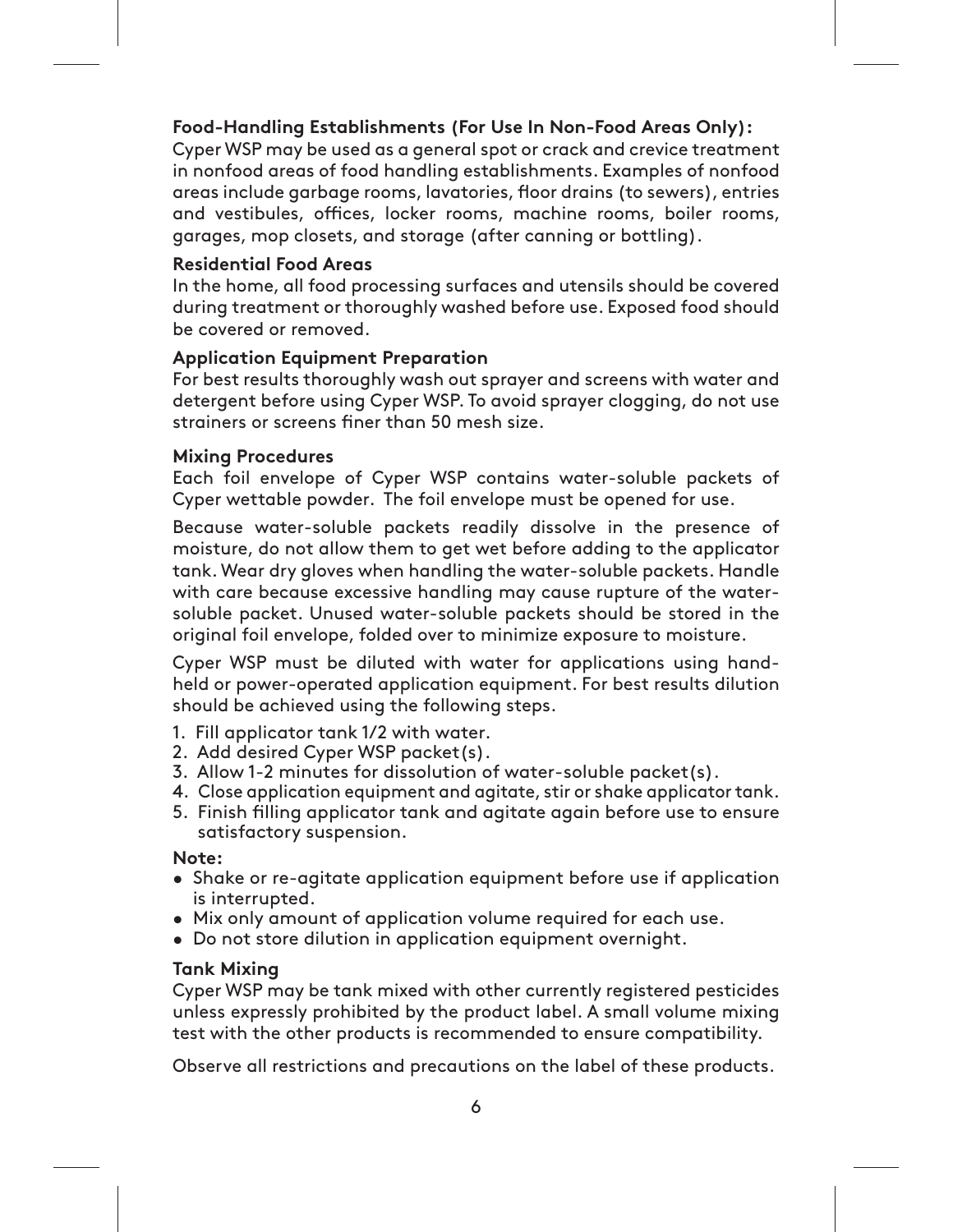# **APPLICATION PROCEDURES**

**Recommended Application Rates for Structural Pests (Hand Application Equipment)**

| <b>Pests</b>                                                                                                                                                                                                                                                                                                                                                                                             | Concentration<br>of Active<br>Ingredient | <b>Dilution</b><br>Rate                  |
|----------------------------------------------------------------------------------------------------------------------------------------------------------------------------------------------------------------------------------------------------------------------------------------------------------------------------------------------------------------------------------------------------------|------------------------------------------|------------------------------------------|
| Ants, Aphids <sup>2</sup> , Assassin Bugs <sup>2</sup> ,<br>Boxelder Bugs, California Oakworm <sup>2</sup> ,<br>Centipedes, Chiggers <sup>2,3</sup> , Cockroaches<br>(Maintenance), Crickets, Earwigs,<br>Elm Leaf Beetles <sup>2,</sup> Firebrats, Fleas <sup>3</sup> ,<br>Flies <sup>1</sup> , Millipedes, Mites <sup>2</sup> , Mosquitoes,<br>Pillbugs, Silverfish, Sowbugs,<br>Termites <sup>4</sup> | 0.1%                                     | 1 packet $5/$<br>1 gal. water            |
| Ants <sup>2</sup> , Bees, Carpenter Ants,<br>Carpenter Bees, Cockroaches (Clean-<br>out), Fire Ant (Mounds) <sup>2</sup> , Scorpions,<br>Sod Webworms <sup>2</sup> , Spiders, Ticks, Wasps                                                                                                                                                                                                               | 0.2%                                     | 2 packets <sup>5</sup> /<br>1 gal. water |

'Not for indoor use in California for fly control. <sup>2</sup>Not registered for use in California. 3 Outdoor use only. 4 Above ground only. 5 1 packet = 0.33 oz (9.5 gm) of Cyper WSP

# **INDOOR SURFACES USE**

Cyper WSP may be used as a crack-and-crevice and/or spot treatment for indoor surfaces.

**Cockroaches, Spiders, Crickets, Scorpions, Silverfish, Ticks and Firebrats** Apply as a coarse, low pressure treatment to areas where these pests hide, such as baseboards, corners, storage areas, closets, around water pipes, doors and windows, attics and eaves, cabinets, sinks, furnaces, stoves, behind and under refrigerators, the underside of shelves, drawers and similar areas. Pay particular attention to cracks and crevices; also see **Outdoor Surface Use.**

# **Ants**

Apply to any trails, around doors and windows and similar areas where ants (including carpenter ants) may be found. Where ants are trailing inside, apply as a residual surface treatment to active areas such as baseboards, corners around pipes, in and behind cabinets, behind and under refrigerators, sinks, furnaces and stoves, cracks and crevices. When combining baits and residual surface insecticides, apply surface insecticides in cracks and crevices, along baseboards, and infested surfaces and outside barrier treatments. Apply perimeter barrier treatments and treat nest to prevent infestation as described below in **Outdoor Surface Use.**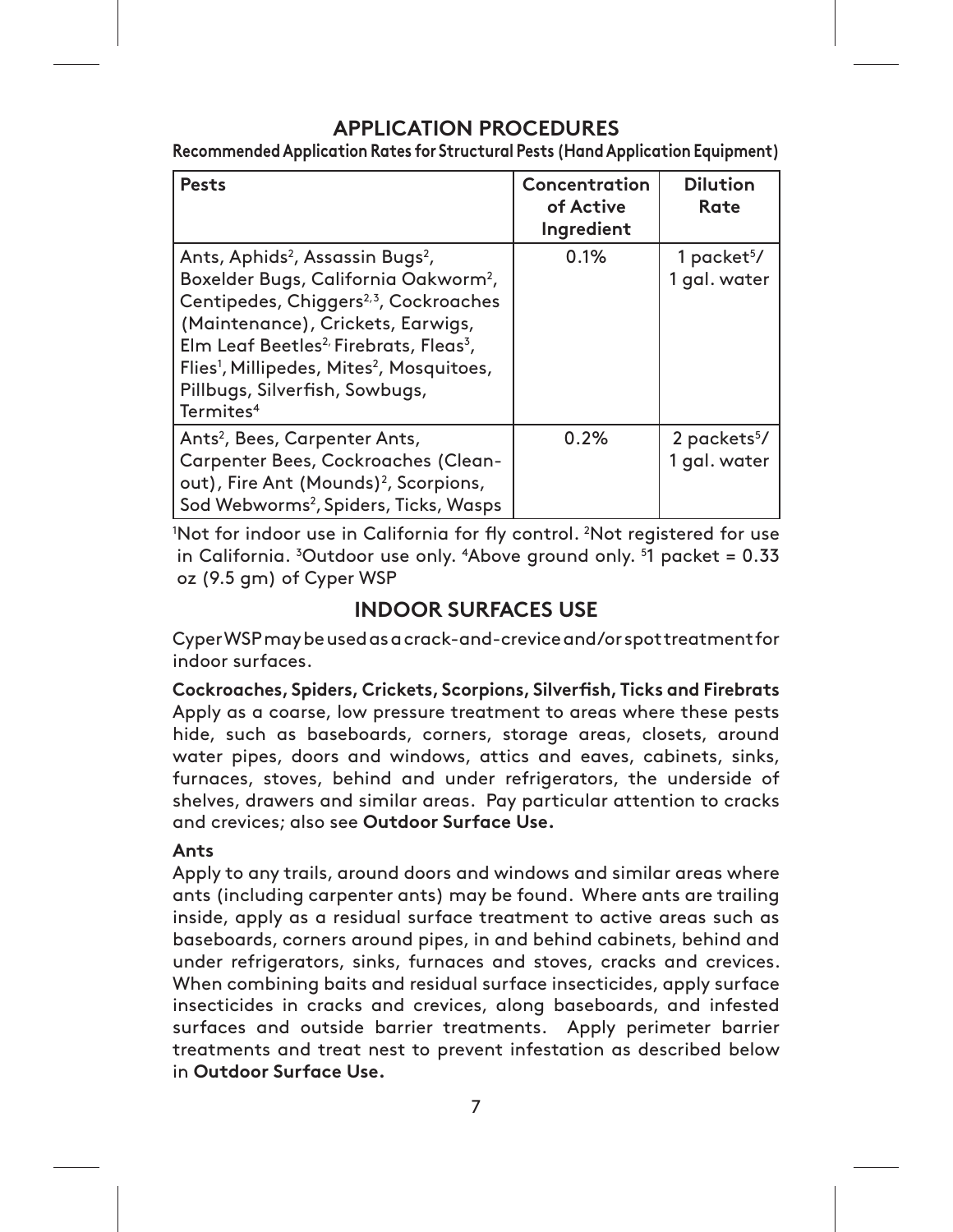# **Assassin Bugs, Boxelder Bugs, Sowbugs, Pillbugs, Millipedes, Elm Leaf Beetle and Centipedes**

Apply around doors and windows and similar areas where these, or similar perimeter pests, may be found or where they may enter premises. Treat baseboards, storage areas and other locations. Apply barrier treatments to prevent infestation as described in **Outdoor Surface Use.**

# **OUTDOOR SURFACE USE**

Apply with either hand-held or power application equipment as a residual spray to surfaces of buildings, porches, screens, window frames, eaves, patios, lawns, refuse dumps, garages and other similar areas where these pests are found. Also, may be used as a spot treatment for applications to lawns in landscaped areas in and around residential, commercial, institutional and industrial buildings, and similar areas where these insect pests are active.

**Note:** The maximum application rate to lawns and other turfgrass is 0.44 lb. ai/A (0.0101 lb. ai/1,000 sq. ft.).

## **Carpenter Ants**

Apply as a coarse wet spray treatment, but avoid runoff around door frames, windows and similar areas where these ants enter premises or hide.

### **Fire Ants (Mounds)**

For individual fire ant mounds, apply Cyper WSP as a drench. Gently sprinkle (watering can) a total of one gallon over the surface of mounds up to 12 inches in diameter. Use 2 gallons for larger mounds. Thoroughly wet mound and surrounding area. Treat new mounds as they appear. Pressurized sprays may disturb the ants and cause migration. If possible, applications should be made on warm days after recent rainfall. All colonies in the vicinity should be treated, including those that have not yet constructed a mound.

# **Bees, Flies, Mosquitoes and Wasps**

Apply directly to walls, window screens, and other exterior resting areas as a residual surface treatment. Use caution when treating nests of stinging insects as Cyper WSP does not provide instant knockdown. Protective equipment for the applicator may be required. For best results, treat bee, wasp and hornet nests late in the day when most insects will be present. Allow 2-3 days for the colony to die.

For mosquito control, apply as a general structural perimeter spray to landscape plantings, turf and building foundations to control mosquitoes. Yards or other frequented areas enclosed by landscaping can benefit from the creation of a mosquito barrier to reduce invading mosquitoes by the treatment of perimeter vegetation. For best results, apply Cyper WSP at a rate of 2-5 gallons of water per 1,000 sq. ft. Higher volumes applied result in better coverage and will improve control. Application to vegetation away from the structures may require additional applicator certification, e.g. in turf and ornamental categories. Consult your state regulatory agency for requirements.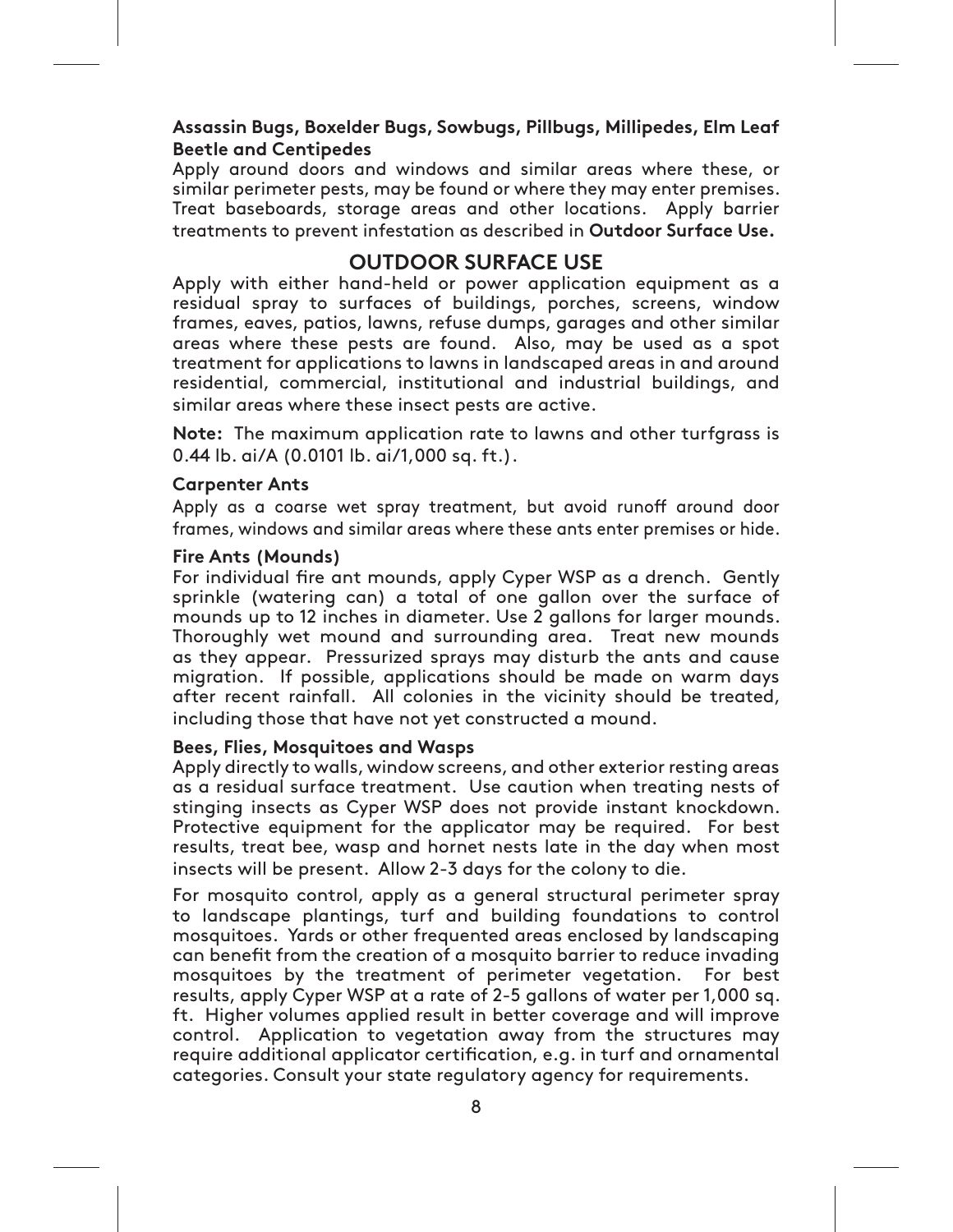# **Fleas and Ticks**

To control nuisance fleas and ticks (e.g. dog ticks) apply to yards, runs and other outside areas where pets may frequent. To control ticks, apply using a coarse fan spray to vegetation, brush, branches, rock walls, and other areas near habitation where ticks may harbor or frequent. Treat entire area rather than making spot treatments, and retreat as necessary to maintain control. Do not apply to pasture or cropland, and do not allow animals and people access to treated areas until the sprays have dried. Applications can begin in the spring and can continue until frost to control both larvae and adult ticks.

# **Cluster Flies**

Make exterior treatments in late summer or early fall before flies are observed alighting on surfaces. Apply thoroughly on siding, under eaves, and around windows and doors paying particular attention to southfacing surfaces. Apply just enough dilution to adequately cover the area without excessive dripping or runoff. Heavy precipitation prior to frost may require retreatment to maintain protection.

# **Scorpions**

Treat and remove accumulations of lumber, firewood and other materials which serve as harborage sites. Apply a coarse spray treatment to the point of drip.

# **Sod Webworms**

Apply as a spot treatment when pests first appear (do not apply as a broadcast spray); retreat when needed. Delay watering or mowing the treated area for 12-24 hrs. after treatment. Use 5 gallons of solution per 800-1,600 sq. ft. when making application.

# **OUTDOOR PERIMETER BARRIER TREATMENT AROUND STRUCTURES**

Applying a continual band of insecticide around building foundation and around windows, doors, service lines, entrances, eaves, vents, and other areas can greatly reduce the potential for entry by crawling pests. To facilitate application, remove debris and leaf litter from next to the foundation, trim vegetation and branches that touch the foundation and move or rake back rocks, deep mulch or other potential pest harborage next to the foundation. To help prevent infestation of buildings, apply as a band to soil and vegetation 6-10 ft. wide around and adjacent to the building. Also, treat the building foundation to a height of 2-3 ft. where pests are active and may find entrance. Apply as a coarse spray treatment to thoroughly and uniformly wet the foundation and/or band area, using 1-5 gals. of treatment solution applied to 800-1600 sq. ft.

Amount of concentration is dependent upon species (see pest table and comments), infestation levels and service interval desired.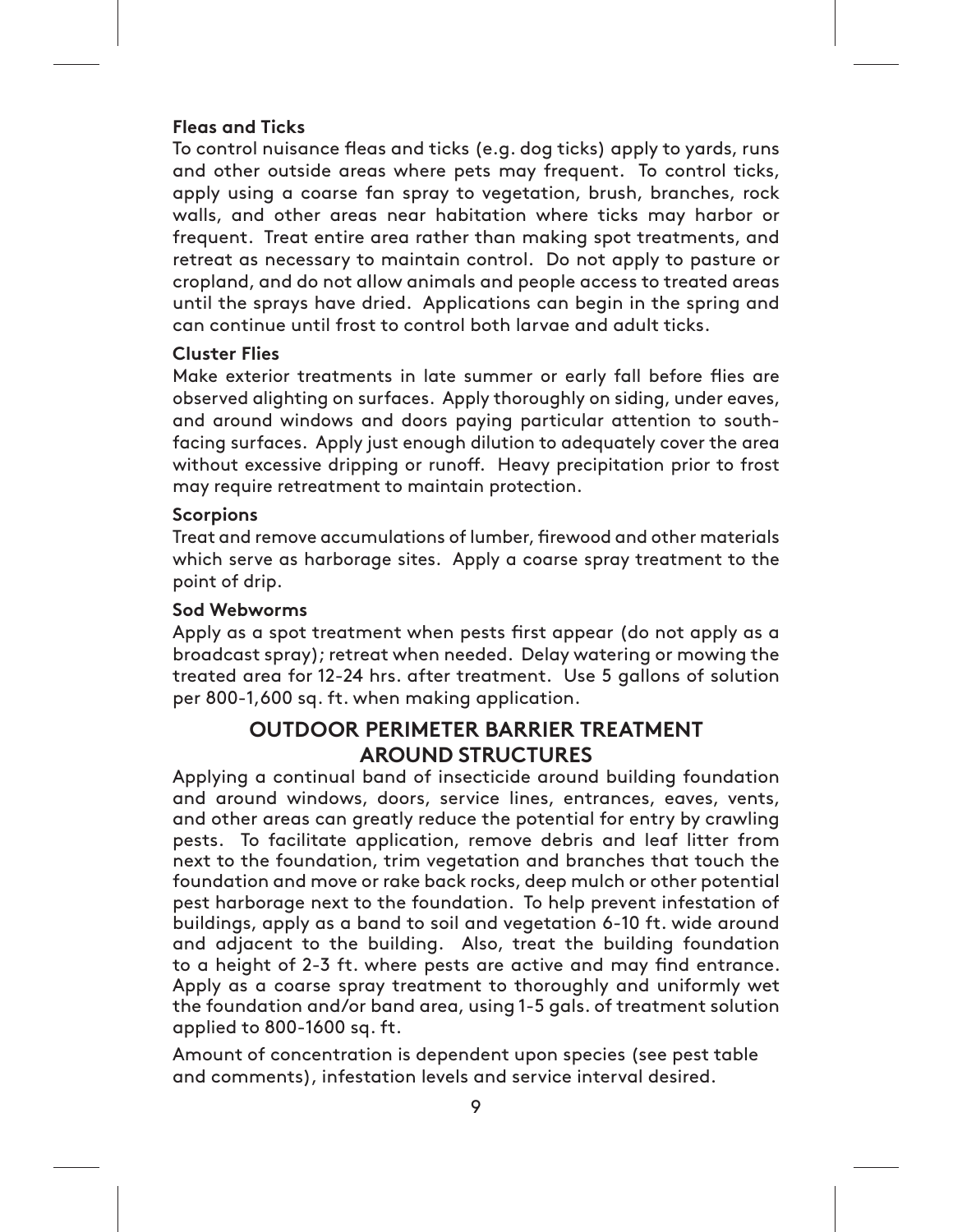| <b>Application Rate</b><br>Number of Cyper WSP <sup>1</sup> | Gal of Water <sup>2</sup> | <b>Are of Coverage</b><br>(sq. ft.) |
|-------------------------------------------------------------|---------------------------|-------------------------------------|
| 1 packet (0.33 oz.)                                         | $1-5$ gal.                | 800-1,600 sq. ft.                   |
| 2 packet (0.66 oz.)                                         | $1-5$ gal.                | 800-1,600 sq. ft.                   |

<sup>1</sup> Packet = 0.33 oz. (9.5 gms) of Cyper WSP (equivalent to 2 level TB)<br><sup>2</sup> Application volume may be greater than 5 gal/800-1,600 sq. ft. if required under heavy vegetative or landscaping materials in order to obtain desired coverage.

**Dilution Examples for Perimeter Barrier Applications around Structures Low Rate (One Packet1 /1,000 sq. ft.)**

|                                              | <b>Cyper WSP to Add</b>   |                        |                         |  |
|----------------------------------------------|---------------------------|------------------------|-------------------------|--|
|                                              | <b>Total Mix Volume</b>   |                        |                         |  |
| <b>Sprayer Output</b>                        | 5 gallons                 | 10 gallons             | 50 gallons              |  |
| 1 gal/1,000 sq. ft.                          | 5 packets<br>(1.65 oz)    | 10 packets<br>(3.3 oz) | 50 packets<br>(16.5 oz) |  |
| 2 gal/1,000 sq. ft.                          | 2.5 packets<br>(0.825 oz) | 5 packets<br>(1.65 oz) | 25 packets<br>(8.25 oz) |  |
| 5 gal/1,000 sq. ft.<br>1 packet<br>(0.33 oz) |                           | 2 packets<br>(0.67oz)  | 10 packets<br>(3.3 oz)  |  |

 **High Rate (Two Packets1 /1,000 sq. ft.)**

|                                              | <b>Cyper WSP to Add</b> |                         |                         |  |
|----------------------------------------------|-------------------------|-------------------------|-------------------------|--|
|                                              |                         | <b>Total Mix Volume</b> |                         |  |
| <b>Sprayer Output</b>                        | 5 gallons               | 10 gallons              | 50 gallons              |  |
| 1 gal/1,000 sq. ft.                          | 10 packets<br>(3.3 oz)  | 20 packets<br>(6.6 oz)  | 100 packets<br>(33 oz)  |  |
| 2 gal/1,000 sq. ft.                          | 5 packets<br>(1.65 oz)  | 10 packets<br>(3.3 oz)  | 50 packets<br>(16.5 oz) |  |
| 5 gal/1,000 sq. ft.<br>2 packets<br>(0.67oz) |                         | 4 packets<br>(1.32 oz)  | 20 packets<br>(6.6 oz)  |  |

 $^1$  Packet = 0.33 oz (9.5 gms) of Cyper WSP (equivalent to 2 level TB)

For example: To apply the low-rate of Cyper WSP at a volume of 5 gal/1,000 sq. ft., mix 10 packets of concentrate in 50 gals of water.

To calculate the percentage active ingredient in the finished Cyper WSP spray solution, use the following formula:

No. of Packets Added X 0.1 = % Active Ingredient

No. of Gal. of Total Mix Volume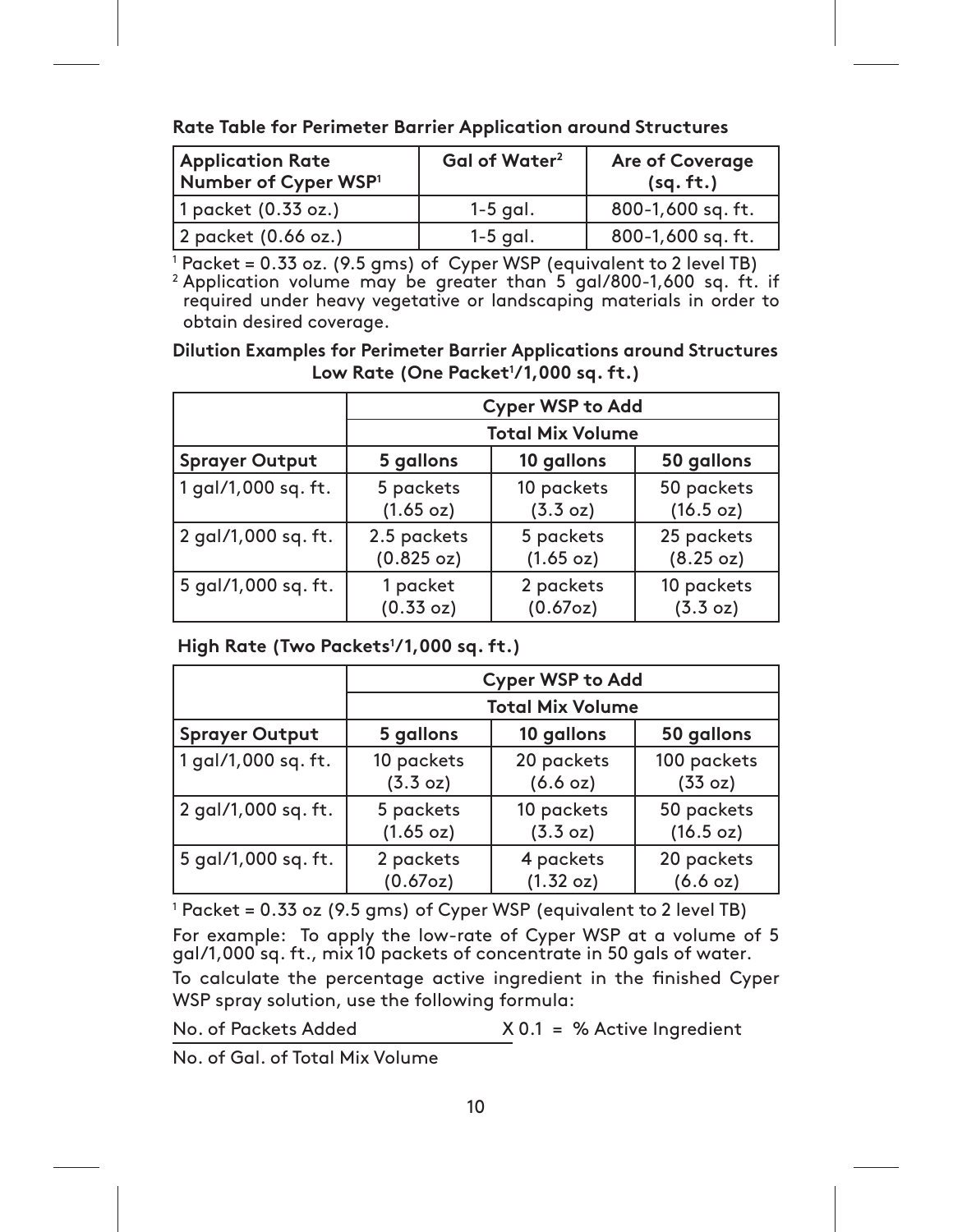# **Termites Control (Not for Soil Treatment)**

For control of termites, subterranean aerial colonies, Formosan aerial colonies or drywood termites in localized areas of infested wood structures, apply a 0.1% emulsion to voids and galleries in damaged wood and in spaces between wooden members of a structure and between wood and foundations where wood is vulnerable. Application may be made to inaccessible areas by drilling, and then injecting the emulsion with a crack and crevice injector into the damaged wood or void spaces. Application to attics, crawl spaces, unfinished basements, or man-made voids may be made with a coarse fan spray of 0.1% solution to control workers and winged reproductive forms of termites in mud shelter tubes. This type of application is not intended to be a substitute for soil treatment for extensive infestation of drywood termites or other wood-infesting insects. This treatment is intended to kill localized infestations of workers and winged reproductive forms of termites.

For termites active inside trees, utility poles and/or fence posts, drill to find the interior infested cavity and inject 0.1% solution using treatment tool with a splash back guard.

Termite carton nests in trees or building voids may be injected with 0.25%-0.50% solution using a pointed injection tool. Multiple injection points to varying depths may be necessary. It is desirable to physically remove carton nest material from building voids when such nests are found.

All leaks resulting from the deposition of termiticide in locations other than those prescribed on this label must be cleaned up prior to leaving the application site.

Use anti-backflow equipment or procedures to prevent siphonage of pesticide back into water supplies.

Care should be taken that the treatment solution is not introduced into the gravel and/or pipe drainage system which may be located on the exterior of the foundation in close proximity to the footing of the structure.

# **RESTRICTIONS:**

- **å** Do not use this product for pre-construction soil treatment under concrete slabs.
- Do not allow people or pets to contact contaminated areas or to reoccupy the contaminated area until the clean-up is completed.
- Do not treat soil that is water-saturated or frozen.
- Do not treat when raining.
- Do not allow treatment to run off from the target area.
- Do not apply within 10 feet of storm drains.
- Do not apply within 25 feet of aquatic habitats (such as, but not limited to lakes, reservoirs, rivers, permanent streams, marshes, or natural ponds, estuaries, and commercial fish farm ponds).
- **•** Do not make on-grade applications when sustained wind speeds are above 10 mph (at application site) at nozzle end height.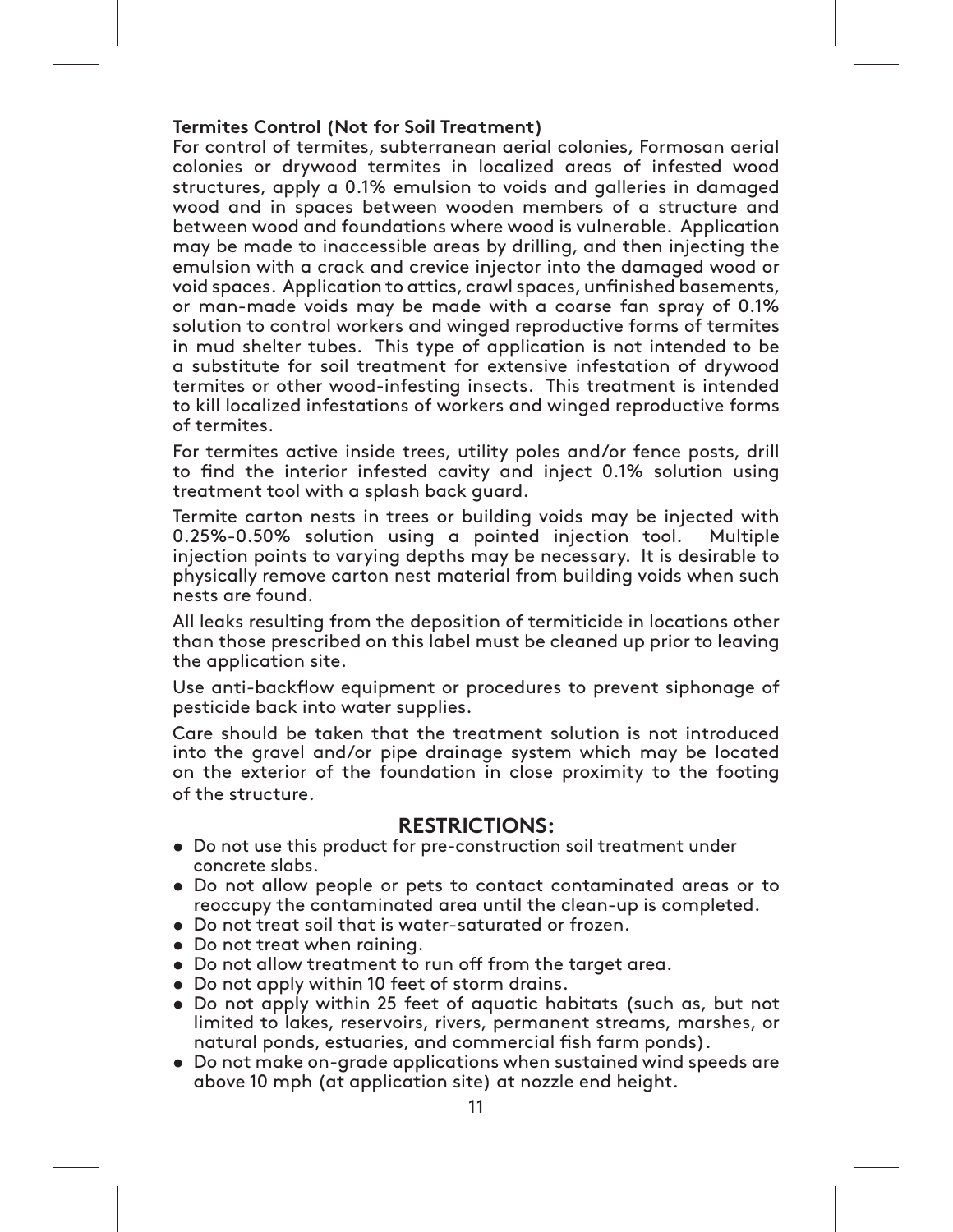# **STORAGE AND DISPOSAL**

Do not contaminate water, food, or feed by storage or disposal. Open dumping is prohibited. Do not reuse empty container.

**PESTICIDE STORAGE:** Mix only as needed. Do not store diluted material. Do not store near food or feed. In case of spill on floor or paved surfaces, sweep up and remove to chemical waste storage area until proper disposal can be made. Keep water-soluble packets in original foil package and store in a cool, dry place. Do not store below  $\bar{3}2^{\circ}$  F. Handle carefully when stored at temperatures less than 50° F to avoid breakage of packets.

**PESTICIDE DISPOSAL:** Wastes resulting from the use of this product may be disposed of on site or at an approved waste disposal facility.

**CONTAINER HANDLING:** Non-refillable container. Do not reuse or refill this container. Offer for recycling if available or dispose of the empty outer pouch in the trash as long as WSP is unbroken. After insuring that the packet is completely empty, crush and dispose of in trash container.

# **LIMITATION OF WARRANTY AND LIABILITY**

Read the entire direction for use, conditions of warranties and limitations of liability before using this product. If terms are not acceptable, return the unopened product container at once. By using this product, user or buyer accepts the following CONDITIONS, DISCLAIMER OF WARRANTIES, and LIMITATIONS OF LIABILITY.

**CONDITIONS:** The directions for use of this product are believed to be adequate and must be followed carefully. However, it is impossible to eliminate all risk associated with the use of this product. Crop injury, ineffectiveness or other unintended consequences may result because of such factors as weather conditions, presence of other materials, or the manner of use or application, all of which are beyond the control of Control Solutions, Inc. To the extent consistent with applicable law, all such risks shall be assumed by the user or buyer.

**DISCLAIMER OF WARRANTIES:** To the extent consistent with applicable law, Control Solutions, Inc. makes no other warranties, express or implied, of merchantability or of fitness for a particular purpose or otherwise, that extend beyond the statements made on this label. No agent of Control Solutions, Inc. is authorized to make any warranties beyond those contained herein or to modify the warranties contained herein. To the extent consistent with applicable law, Control Solutions, Inc. disclaims any liability whatsoever for special, incidental or consequential damages resulting from the use or handling of this product.

**LIMITATIONS OF LIABILITY:** To the extent consistent with applicable law, the exclusive remedy of the user or buyer for any and all losses, injuries or damages resulting from the use or handling of this product, whether in contract, warranty, tort, negligence, strict liability or otherwise, shall not exceed the purchase price paid or at Control Solutions, Inc election, the replacement of product.

**Control Solutions, Inc. is a member of the ADAMA Group.**

12 Manufactured for: ADAMA **Control Solutions Inc.** 5903 Genoa-Red Bluff Pasadena, TX 77507-1041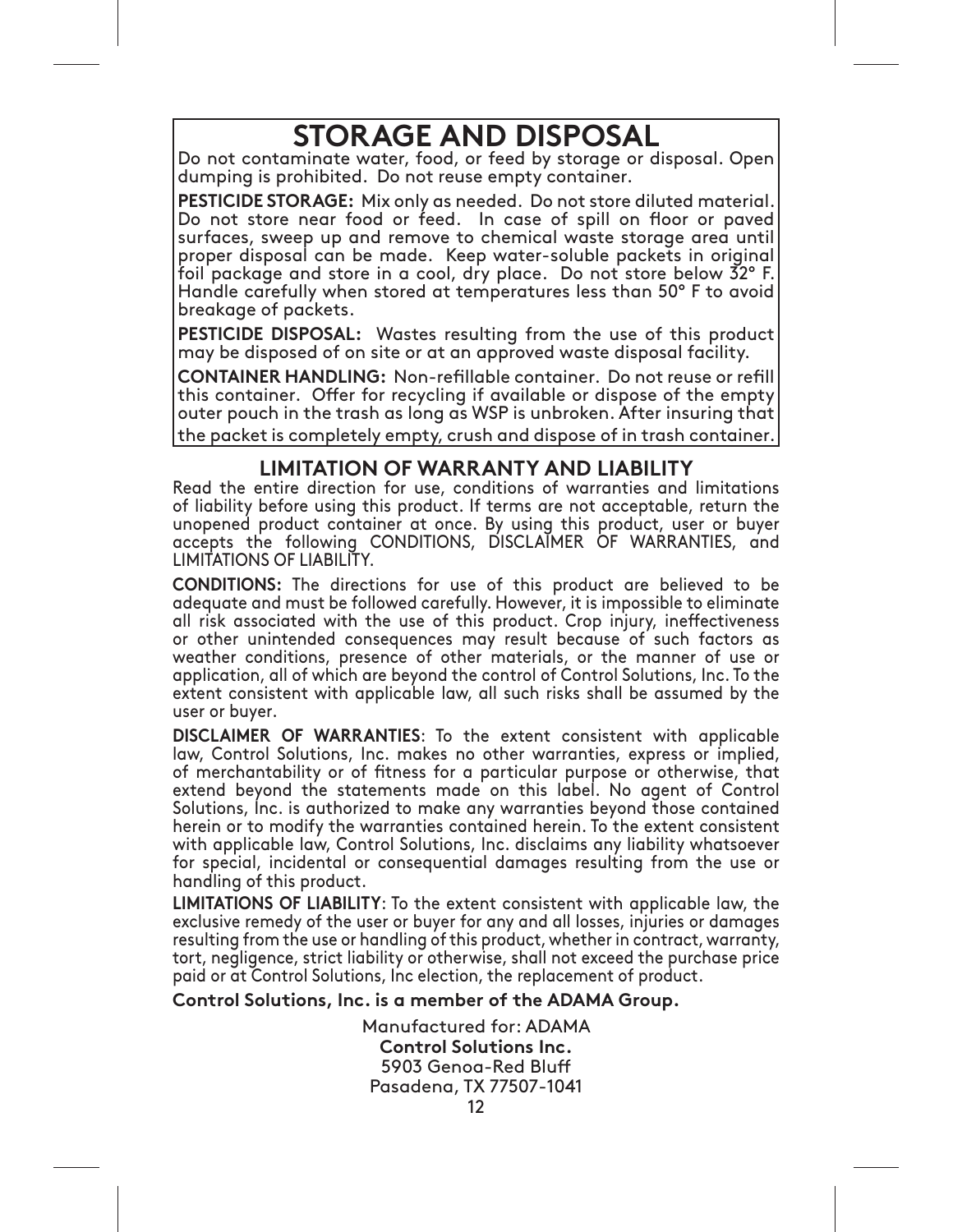

# **Cyper WSP**

Cypermethrin Insecticide in Water Soluble Packets

A Crack and Crevice and/or | Active Ingredient: Spot Treatment for Residual and Contact Control of Ants, Carpenter Ants, Cockroaches, Crickets, Spiders, and Other Listed Insects.

For use by individuals/firms licensed or registered by the state to apply pesticide products. States may have more restrictive requirements regarding qualifications of persons using this product. Consult the pest control agency of your state prior to use of this product.

> **EPA Reg. No. 53883-340 EPA EST. NO. 33967-NJ-1**



Manufactured for: **Control Solutions, Inc.** 5903 Genoa-Red Bluff Pasadena, TX 77507-1041

| Cypermethrin <sup>1</sup> 40.0%             |
|---------------------------------------------|
| $\left(\frac{1}{2}\right)$ -cyano-(3        |
| -phenoxyphenyl) methyl                      |
| $(\pm)$ -cis, trans-3-(2,2-dichloroethenyl) |
| -2,2-dimethylcyclopropane                   |
| -carboxylate*                               |
| Other Ingredients:  60.0%                   |
|                                             |
| *Cis/Trans ratio: $45/55 \pm 10$            |

1 Synthetic pyrethroid

# **KEEP OUT OF REACH OF CHILDREN WARNING/ AVISO**

Si usted no entiende la etiqueta, busque a alguien para que se la explique a usted en detalle. (If you do not understand the label, find someone to explain it to you in detail.)

**See Inside Booklet for Additional Precautionary Statements and Directions for Use.**

**Net Contents: 1 pound**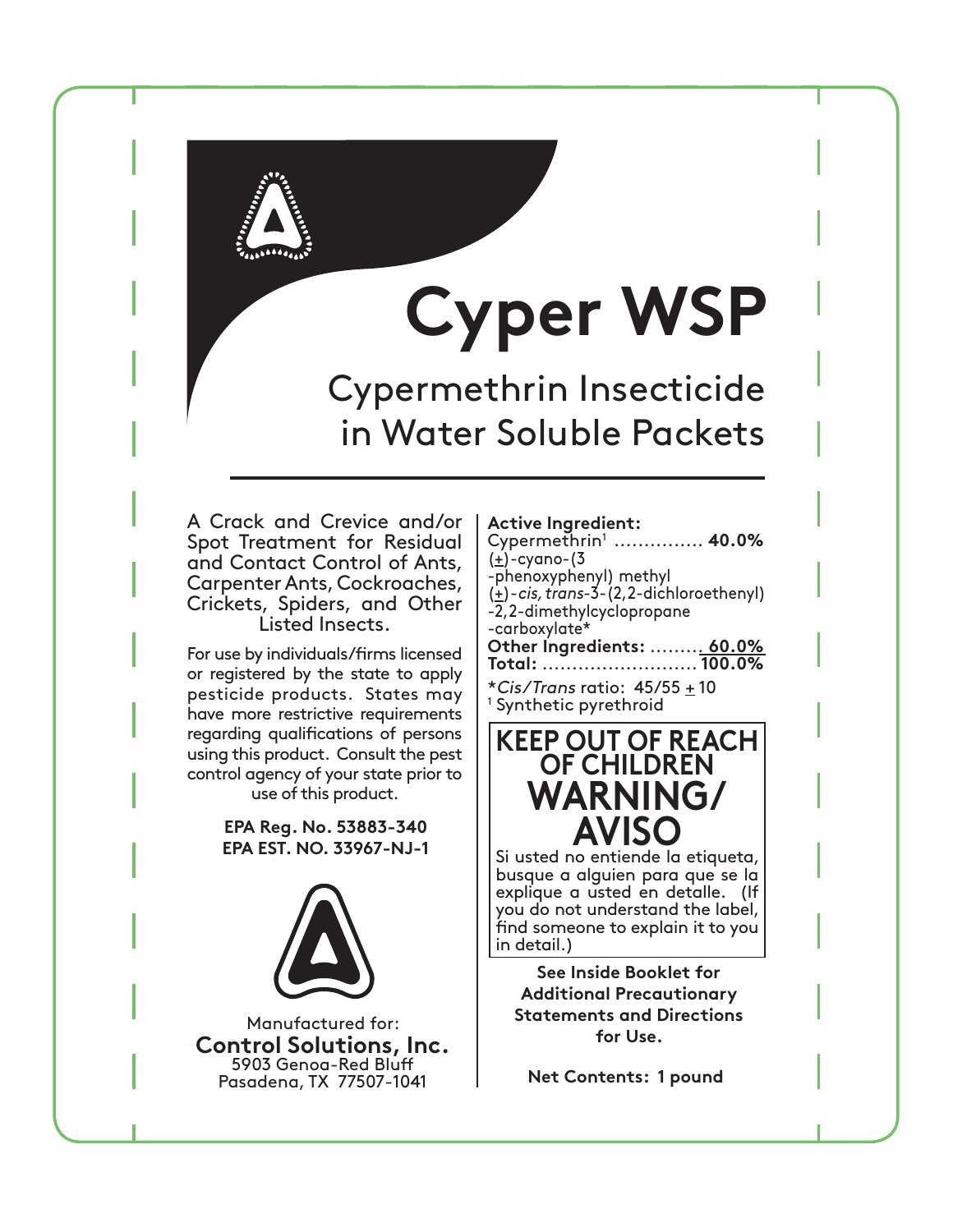

**Active Ingredient:**

Cypermethrin1 (+)\_-cyano-(3-phenoxyphenyl) methyl (+)-cis, trans-3-(2,2-dichloroethenyl)-2,2-dimethylcyclopropanecarboxylate\* ...........................**40.0% Other Ingredients:** ..................................................................................................................................................**60.0%**

*Correction 450 ± 10*<br> **KEEP OUT OF REACH OF CHILDREN<br>
WARNING/AVISO** 

no emiende la etiqueta, busque a alguien para que se la explique a usted en detaile. ()<br>ot understand the label, find someone to explain it to you in detail.)<br>. No. 53883-340

**FIRST AID**

EWAS THE RESULT OF OUR CHARGE AND CONTROL INTO A REPORT OF THE RESULT OF THE RESULT OF THE RESULT OF THE RESULT OF THE RESULT OF THE RESULT OF THE RESULT OF THE RESULT OF THE RESULT OF THE RESULT OF THE RESULT OF THE RESU

#### **PRECAUTIONARY STATEMENTS HAZARDS TO HUMANS AND DOMESTIC ANIMALS**

Cause a administrative transport (WAREN MOVIA) Models and the distribution of the size of the state and size of the state of the state of the state of the state of the state of the state of the state of the state of the s

**SEAL** 

ξŚ

. Long-states all and the University and the state of the University band of the University of the University of the University of the University of the University of the University of the University of the University of

Users should remove PPE immediately after handling this product. As soon as possible, tach foil envelope of Cyper WSP contains water-soluble packets of Cyper wettable powder. The<br>wash thoroughly and change into clean cl

- Uses absolute move in the material of the material control of the state of the state and the state of the material of the state of the state of the state of the state of the state of the state of the state of the state

visiting the teatriest area.<br>This product is a conchatility powerful **AND CHEMICAL HAZARDS**<br>givite, burn, and form explosive implies and announcement mathematic agents. This product can<br>givite, burn, and form explosive imp

drift. Keep people and pets out of the area during application. Exit area immediately and remain<br>outside the treated area unti sprays have dried.<br>IMPORTANT: Not for use on plants being grown for sale or other commercial us

curance the treated area until sprays have chied."<br>"MMPGRTAMP". Not a cura con plants being grown in create or colle commercial use, or for commercial geod production, or for reesors<br>Commercial seed production, or for rees or parks, or on lawns or grounds. For best results, thoroughly wash out sprayer and screen with water and detergent before

using Cyper WSP.<br>- Do not use water-based sprays in or on conduits, motor housings, junction boxes, or other<br>- electrical equipment because of possible shock hazard.<br>- During any indoor surface aspected by cost hazard.<br>- D similar material.<br>• Do not apply this product in any room being used as a living, eating, or recovery area by patients,<br>• the elderly, or the infirm when they are in the room.

.25" SEAL

**Application Rate Number of Cyper WSP1 Gal of Water2 Are of Coverage (sq. ft.)** 1 packet (0.33 oz.) 1-5 gal. 800-1,600 sq. ft. 2 packet (0.66 oz.) 1-5 gal. 800-1,600 sq. ft. 1 EL4" 0ACKETOZGMS OF#YPER730EQUIVALENTTOLEV 2 Application volume may be greater than 5 gal/800-1,600 sq. ft. if required under heavy vegetative or landscaping materials in order to obtain desired coverage.

water per 1,000 sq. ft. Higher volumes applied result in better coverage and will improve control. Application to vegetation away from the structures may require additional applicator certification, e.g. in turf and ornamental categories. Consult your state regulatory agency for requirements. **Fleas and Ticks** To control nuisance fleas and ticks (e.g. dog ticks) apply to yards, runs and other outside areas where pets may frequent. To control ticks, apply using a coarse fan spray to vegetation, brush, branches, rock walls, and other areas near habitation where ticks may harbor or frequent. Treat entire area rather than making spot treatments, and retreat as necessary to maintain control. Do not apply to pasture or cropland, and do not allow animals and people access to treated areas until the sprays have dried. Applications can begin in the spring and can continue until frost to control both larvae and adult ticks. **Cluster Flies** Make exterior treatments in late summer or early fall before flies are observed alighting on surfaces. Apply thoroughly on siding, under eaves, and around windows and doors paying particular attention to south-facing surfaces. Apply just enough dilution to adequately cover the area without excessive dripping or runoff. Heavy precipitation prior to frost may require retreatment to maintain protection. **Scorpions** Treat and remove accumulations of lumber, firewood and other materials which serve as harborage sites. Apply a coarse spray treatment to the point of drip. **Sod Webworms** Apply as a spot treatment when pests first appear (do not apply as a broadcast spray); retreat when needed. Delay watering or mowing the treated area for 12-24 hrs. after treatment. Use 5 gallons of solution per 800-1,600 sq. ft. when making application. **ERIMETER BARRIER TREATMENT AROUND STRUCTURES OUTDOOR P** Applying a continual band of insecticide around building foundation and around windows, doors, service lines, entrances, eaves, vents, and other areas can greatly reduce the potential for entry by crawling pests. To facilitate application, remove debris and leaf litter from next to the foundation, trim vegetation and branches that touch the foundation and move or rake back rocks, deep mulch or other potential pest harborage next to the foundation. To help prevent infestation of buildings, apply as a band to soil and vegetation 6-10 ft. wide around and adjacent to the building. Also, treat the building foundation to a height of 2-3 ft. where pests are active and may find entrance. Apply as a coarse spray treatment to thoroughly and uniformly wet the foundation and/or band area, using 1-5 gals. of treatment solution applied to 800-1600 sq. ft. Amount of concentration is dependent upon species (see pest table and comments), infestation levels and service interval desired. **Rate Table for Perimeter Barrier Application around Structures**

hui agnimeiq espasional oi verqa relemneq latutauria leneneg e as vippe, Johnco chupeom to-<br>yd beachone aenis beheupen 'nerbo oi sinda (autousom loutino oi anchiatouria) chipikar beheupen<br>yd aechupeom gintexni sucher di re

S. instant knock of the application in the application may be required. For being and the best results, thow 2-3<br>treat knock and hornet between the day when most insects will be present. Allow 2-3 and the colony to die.<br>E-S w

SEAI  $\begin{split} &\text{where } \mathbf{u} \in \mathbb{R}^{n} \text{ and } \mathbf{u} \in \mathbb{R}^{n} \text{ and } \mathbf{u} \in \mathbb{R}^{n} \text{ and } \mathbf{u} \in \mathbb{R}^{n} \text{ and } \mathbf{u} \in \mathbb{R}^{n} \text{ and } \mathbf{u} \in \mathbb{R}^{n} \text{ and } \mathbf{u} \in \mathbb{R}^{n} \text{ and } \mathbf{u} \in \mathbb{R}^{n} \text{ and } \mathbf{u} \in \mathbb{R}^{n} \text{ and } \mathbf{u} \in \mathbb$ 

hitraques gentudon) atra ensine aerse talmas bra avolonne bra enco fortuora afacti que of inquistante de la ch<br>subte of the minister scaling ladden a se vigtop, staten i primer enerons a praided afficers are interested to<br>  $\label{eq:2}$  and the main state of the state of the state of the state of the state of the state of the state of the state of the state of the state of the state of the state of the state of the state of the state of the sta

advaced a Spillars (and the Molek Schoplon Sheem Steel and the section and the section of the section of the s<br>The World and Steel and the section of the section of the section of the section of the section of the section<br> **Ants**

**Pests Concentration of Active Ingredient Dilution Rate** 0.1% 1 packet5 Pillbugs, Shierish, Sowbugs, Foreirals<br>Pillbugs, Pillbugs, Pillbugs, Pillbugs, Pillbegs,<br>Pillbugs, Pillbugs, Pillbugs, Pillbugs, Dissels<br>Pillbugs, Pillbugs, Pillbugs, Pillbugs, Dissels<br>Pillbugs, Pillbugs, Pillbugs, Pillbug / 1 gal. water Sod Webworms", Spiders, Ticks, Wasps<br>Cockroaches (Clean-out), Fire Ant (Mounds)", Scorpions,<br>Sod Webworms", Spiders, Ticks, Wasps ores ||<br>| 130ew Jeg L hera is the material of a chark-and-enter of an appropriate the unit of the state of an index of a<br>**BSN ARTION DISTING IS 15 20 AN ARTION OF STATE AND ARTISTS**<br>We have a comparison of a state of the state of the state of n<br>NGC registered for use in California.<br>1

**APPLICATION PROCEDURES Recommended Application Rates for Structural Pests (Hand Application Equipment)**

· Do not apply to classrooms when in use. · Do not apply to areas of institutions (including libraries sports facilities, etc ) when occupants are present in the immediate treatment area.<br>- Do not use as a space spray. Use only in well-ventilated areas.<br>- Do not use concentrate or envision in fogging equipment.<br>- Do not use in food areas of food-handling establis sentra, storage (86), cond. frozen rank, paskaging (caming, botting, weapons, poursal, propriate presentration propriate propriate propriate propriate propriate propriate propriate propriate propriate distribution of the f

A Crack and Crevice and/or Spot Treatment for Residual and Contact<br>Control of Ants, Carpenter Ants, Cockroaches, Crickets, Spiders, and<br>Other Listed Insects.<br>For was by individuals/Ilms licensed or registered by the state **regarding qualifications of persons using this product. Consult the pest control agency of your state prior to use of this product.**

· Do not apply to pets. Remove birds and other pets before application. Cover any water inhabited by fish (such as aquariums and ornamental fish ponds) during treatment and turn aquarium

· All outdoor applications must be limited to spot or crack-and-crevice treatments only, except

A *repossible to business backeting* on go a measurem lenged of 3 MeX-more particular and procedure and the state of the state of the state of the state of the state of the state of the state of the state of the state of t

**Application in and on Boats**<br>- Do not apply to boat surfaces which contact water. Broadcast applications to exterior surfaces of boass are promoteo sport treatments may be make to sense sure authorizes treat con out contact waves<br>- Use inside boats, ships, and other vessels is permitted. Do not allow product to drain or wash off<br>- into water bodies

by one in a permanental management of earthcal management of the state of the state of the state of the state of the state of the state of the state of the state of the state of the state of the state of the state of the s

excave wave stating phoses feating wasser in the presence of measure, one are one and the present with the present of the present of the stating and the stating term of the water-station of the station of the station of t

3. Allow 1-2 mmutes by réseaublem of weber-sehitle packetig).<br>4. Chave againstice requirement and against affect arbivé au touche solutions tank.<br>More in the packetig contract and against again to brief un to treat ve adis Note:<br>• Shake or re-agitate application equipment before use if application is interrupted.<br>• Mix only amount of application volume required for each use. Tannik Mikining<br>Cyper WSP may be tank mixed with other currently registered pesticides unless expressly<br>prohibited by the product label. A small volume mixing test with the other products is<br>recommended to ensure comparabi

**NET CONTENTS: 4 X 0.33 oz (9.5 gram) Packets**

are grown. **Pet Restrictions**

systems oft.<br>**OUTDOOR USE RESTRICTIONS**<br>- All outdoor applications must be limited to spot of<br>- for the following permitted uses.<br>1. Treatment to soil or vegetation around structures,<br>2. Applications to lawns, turf, and ot

.25" SEAL

 $\begin{array}{c} \begin{array}{c} \end{array} \\ \begin{array}{c} \end{array} \\ \begin{array}{c} \end{array} \\ \begin{array}{c} \end{array} \\ \begin{array}{c} \end{array} \\ \begin{array}{c} \end{array} \\ \begin{array}{c} \end{array} \\ \begin{array}{c} \end{array} \\ \begin{array}{c} \end{array} \\ \begin{array}{c} \end{array} \\ \begin{array}{c} \end{array} \\ \begin{array}{c} \end{array} \\ \begin{array}{c} \end{array} \\ \begin{array}{c} \end{array} \\ \begin{array}{c} \end{array} \\ \begin{array}{c} \end{array} \\ \begin{array}{$ EPA 041113/080813/REV B

purpose or otherwise, that extend beyond the statements made on this label. No agent of Control Solutions, Inc. is authorized to make any warranties beyond those contained herein or to modify the warranties contained herein. To the extent consistent with applicable law, Control Solutions, Inc. disclaims any liability whatsoever for special, incidental or consequential damages resulting from the use or handling of this product. : To the extent consistent with applicable law, the exclusive remedy **LIABILITY LIMITATIONS OF**  of the user or buyer for any and all losses, injuries or damages resulting from the use or handling of this product, whether in contract, warranty, tort, negligence, strict liability or otherwise, shall not exceed the purchase price paid or at Control Solutions, Inc election, the replacement of product. 0ASADENA48 -ANUFACTUREDFOR#ONTROL3OLUTIONS)NC'ENOA
2ED"LUFF

 $\begin{array}{l} \text{MSE} & \text{MSE} \\ \text{MSE} & \text{MSE} \\ \text{MSE} & \text{MSE} \\ \text{MSE} & \text{MSE} \\ \text{MSE} & \text{MSE} \\ \text{MSE} & \text{MSE} \\ \text{MSE} & \text{MSE} \\ \text{MSE} & \text{MSE} \\ \text{MSE} & \text{MSE} \\ \text{MSE} & \text{MSE} \\ \text{MSE} & \text{MSE} \\ \text{MSE} & \text{MSE} \\ \text{MSE} & \text{MSE} \\ \text{MSE} & \text{MSE} \\ \text{MSE} & \text{MSE} \\ \text{$ 

. Do not album insigment to run off from this target<br>- Do not treat to me the claiming.<br>- Do not treat soll that is weller-eaturabled or fincer.<br>- Do not treat people or persion contact contenuinable areas or to reoccupy t **SEAL** 

 $\label{eq:2}$  where the state of the state of the state of the state of the state of the state of the state of the state of the state of the state of the state of the state of the state of the state of the state of the state

 $\label{eq:2} The equation of the first is a constant. The equation of the first is a constant, the second is a constant, the second is a constant. The equation of the first is a constant, the second is a constant, the second is a constant, the second is a constant, the second is a constant, the second is a constant, the second is a constant, the second is a constant, the second is a constant, the second is a constant, the second is a constant, the second is a constant, the second is a constant, the second is a constant, the second is a constant, the second is a constant, the second is a constant, the second is a constant, the second is a constant, the second is a constant, the second is a constant, the second is a constant, the second is a constant, the second is a constant, the second is a constant, the second is a constant, the second is a constant, the second is a constant, the second is a constant, the second is a constant,$ 

2 gal/1,000 sq. ft. 5 packets (1.65 oz) 10 packets (3.3 oz) 50 packets (16.5 oz) 5 gal/1,000 sq. ft. 2 packets (0.67oz) 4 packets (1.32 oz) 20 packets (6.6 oz) <sup>1</sup> 4" 0ACKETOZGMS OF#YPER730EQUIVALENTTOLEVEL For example: To apply the low-rate of Cyper WSP at a volume of 5 gal/1,000 sq. ft., mix 10 packets of concentrate in 50 gals of water.

**Dilution Examples for Perimeter Barrier Applications around Structures Low Rate (One Packet1 /1,000 sq. ft.)**

**Example B OUTPUTE A Consultant Consultant Consultant Consultant Consultant Consultant Consultant Consultant Consultant Consultant Consultant Consultant Consultant Consultant Consultant Consultant Consultant Consultant C** 1 gal/1,000 sq. ft. 5 packets (1.65 oz) 10 packets (3.3 oz) (16.5 oz) 2 gal/1,000 sq. ft. 2.5 packets (0.825 oz) 5 packets (1.65 oz) 25 packets (8.25 oz) 5 gal/1,000 sq. ft. 1 packet (0.33 oz) 2 packets (0.67oz) 10 packets (3.3 oz)  **High Rate (Two Packets1 /1,000 sq. ft.)**

**Cyper Output Cyper Sprayer Output Additional Sprayer of Sprayer Sprayer (3.3 org)<br>
<b>Cyper Sprayer of Sprayer Sprayer Sprayer Sprayer Sprayer Sprayer Sprayer<br>
<b>Cyper Sprayer Sprayer Sprayer Sprayer Sprayer Sprayer Sprayer<br>** 20 packets)<br>100 packets (

**Cyper WSP to Add Total Mix Volume**

 $\frac{\text{supp of 0s}}{\text{supp of 0s}}$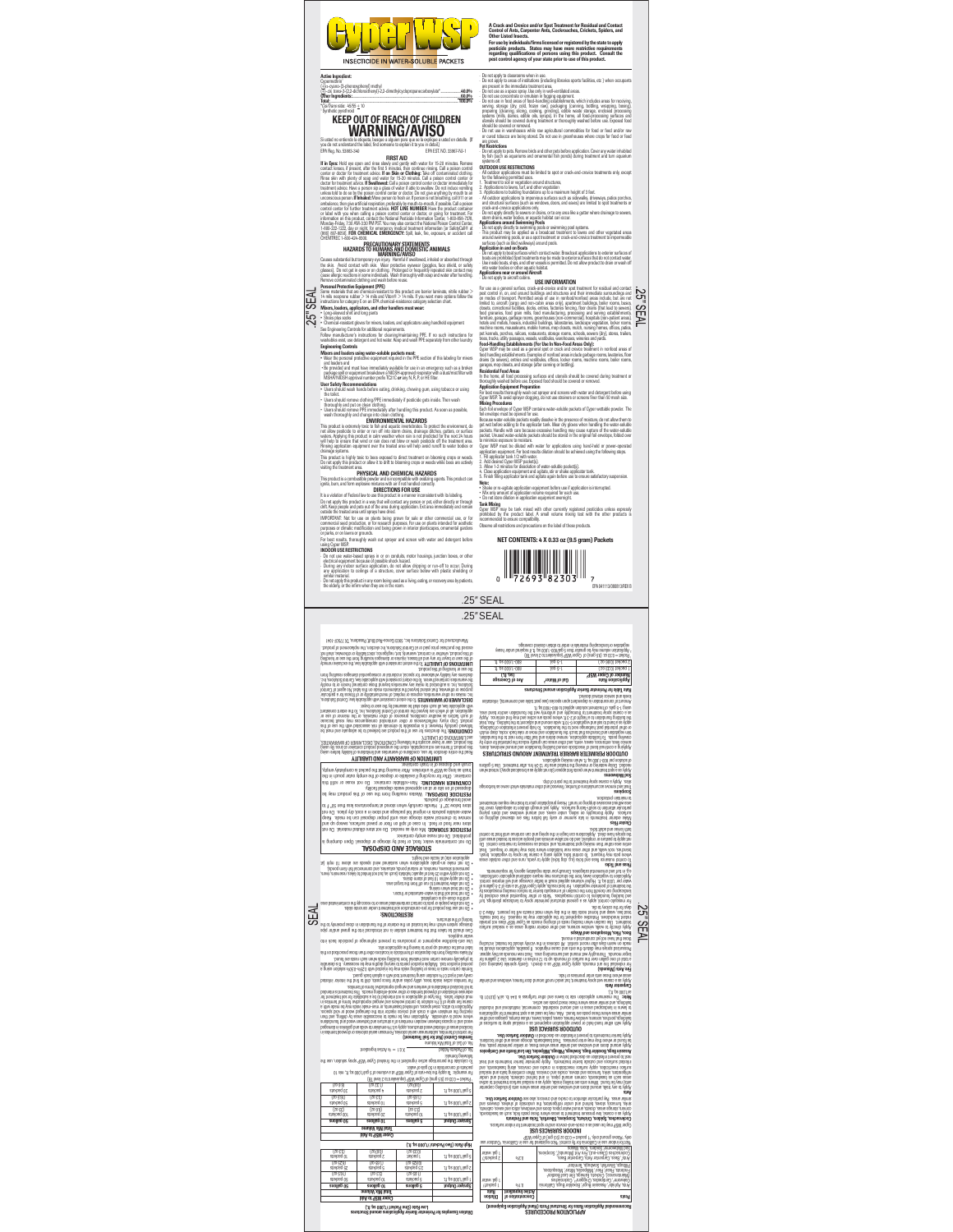